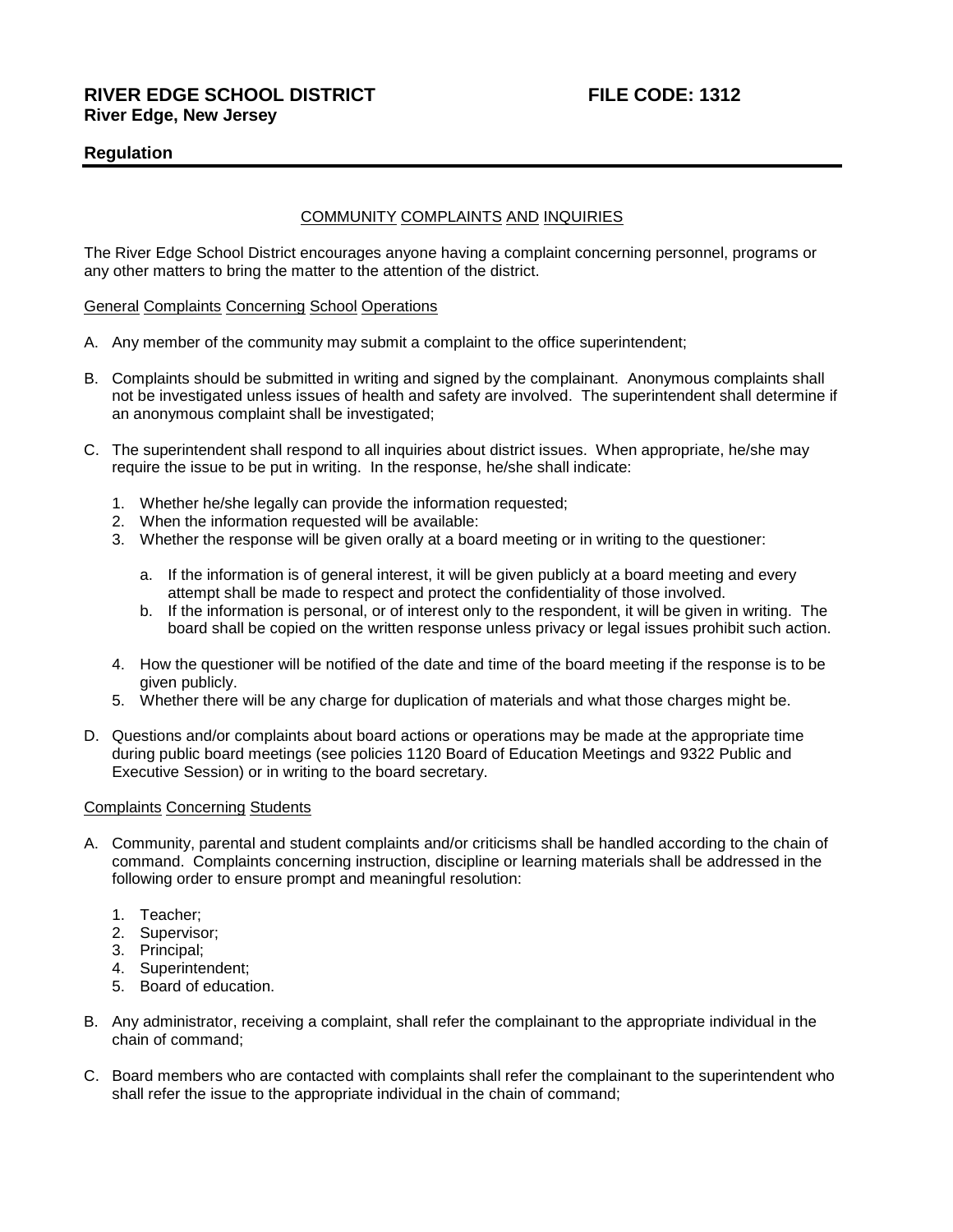## COMMUNITY COMPLAINTS AND INQUIRIES (regulation continued)

- D. Initially, an attempt shall be made to resolve the issue informally with the individuals involved. If informal attempt at resolution is not successful, the complainant shall put the complaint in writing and submit the complaint to the individual's immediate supervisor within 14 days;
- E. The written complaint for shall include:
	- a. Submission date of the complaint;
	- b. Name and contact information of the complainant;
	- c. Date(s) of the incident(s) and/or subject of the complaint;
	- d. Description of incident and/or subject of the complaint;
	- e. Names of persons involved;
- F. The immediate supervisor shall have 10 school days (defined as days when both staff and students are in attendance at school) to provide a written response;
- G. The decision of the supervisor may be appealed to the principal;
- H. The decision of the principal may be appealed to the superintendent.

# Appeal to the Board of Education

- A. A complaint that is not resolved to the complainant's satisfaction following appropriate action through the chain of command or that seeks a remedy beyond the superintendent's jurisdiction may be appealed to the board of education;
- B. The complainant may, upon receipt of the superintendent's written disposition, submit a written request for a hearing before the board. The request will include a description of the superintendent's disposition of the complaint;
- C. The board shall review the appeal and the documentation of the complaint from the complainant and the superintendent. If it is the decision of the board to support the disposition of the complaint by the superintendent, no board hearing shall be conducted. The complainant shall be informed in writing of the decision of the board;
- D. When the board disagrees with the disposition of the complaint by the superintendent or the board requires more information, the board shall conduct a hearing in closed session of the board, in which the complainant will present his/her complaint. The board may, on the petition of the complainant, permit the examination of witnesses. The board may permit the teaching staff member complained of to testify in his/her own behalf;
- E. The board shall advise the complainant in writing of the board's decision;
- F. The complainant will be advised that the board's decision may be appealed to the Commissioner of Education.

*Note: The board shall hear as required by law any appeals made to the board for short and long term suspension, mandatory removal of students (drug/alcohol possession and weapons), harassment, intimidation and bullying and other complaints as required by law.* 

# Procedure for Every Student Succeeds Act (ESSA) of 2015 Complaints And Inquiries

A. The board of education welcomes inquiries about and constructive criticism of the district's ESSA programs, equipment, operations and personnel. In most cases it is possible to make a satisfactory adjustment by staff at the building level or by the superintendent at the district level. If this is not possible, complaints may be referred to the board of education for resolution.